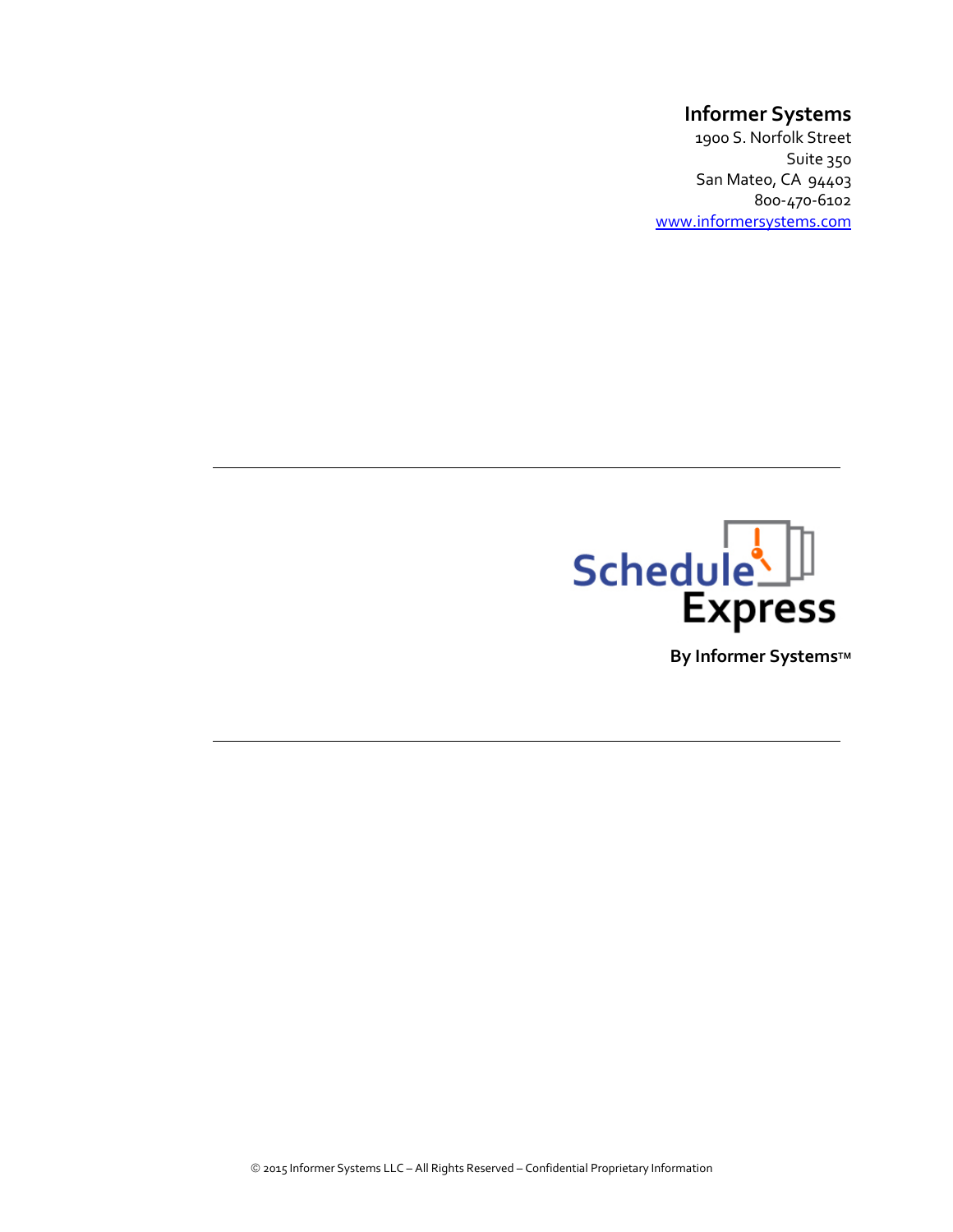## Executive Summary

Schedule Express addresses complex scheduling challenges and needs via a hosted solution which will automate scheduling procedures and will optimize highly trained workforce resources, process enhancements and technological enablement solutions.

The logistics involved with staffing and scheduling human resources, and physical assets to perform vital mission-critical services in an emergency, is the primary goal of Schedule Express. The scheduling of these workforces and resources pose a significant challenge to management. Specific scheduling issues include, but are not limited to:

- All planning and scheduling occurring via MS Excel, paper tools, or non-mission-critical centric scheduling software. These tools are prone to errors, and as such have multiple approvals and reviews that are tedious, inefficient, and can be problematic by letting errors slip through.
- Multiple shift patterns.
- Scheduling for purposes of maintaining skills of a highly trained workforce.
- The schedule planning process (annual, semi-annual, quarterly, monthly, weekly, & daily) can be varied and regimented at the same time. However there are significant exception cases, including multiple shifts, shift patterns, unplanned events, absences, time-off requests, annual leave, shift bidding, workers compensation, and more. These must be managed through work trading, overtime, schedule shuffling, etc. Each of these "shuffles" requires review and approval by appropriate administration.
- Large scale events that cross jurisdictional boundaries and that require the scheduling of specialized teams to be deployed or overtime events where additional resources are required, become a challenge at best for management. Additionally, the ability to generate reports are labor intensive, inconsistent, and do not provide a consolidation of data related to events and incidences.
- Multiple labor and process rules that are dictated by federal (FLSA), state, and local governments. Labor contract regulations, fatigue management and RP 755 guidelines. These rules, regulations, and guidelines are maintained in a variety of ways, which injects significant risk if a key stakeholder is taken ill, leaves their position, has fatigue, or even goes on vacation.
- Modification of schedules "on the fly" or the development of pre-planned schedules for specific events are laborious and inefficient.
- Notifications of personnel up and down lines of schedules to ensure fast and complete communications are inefficient and lacking.
- Maintaining a complete audit trail of all scheduling activities, related notes and comments.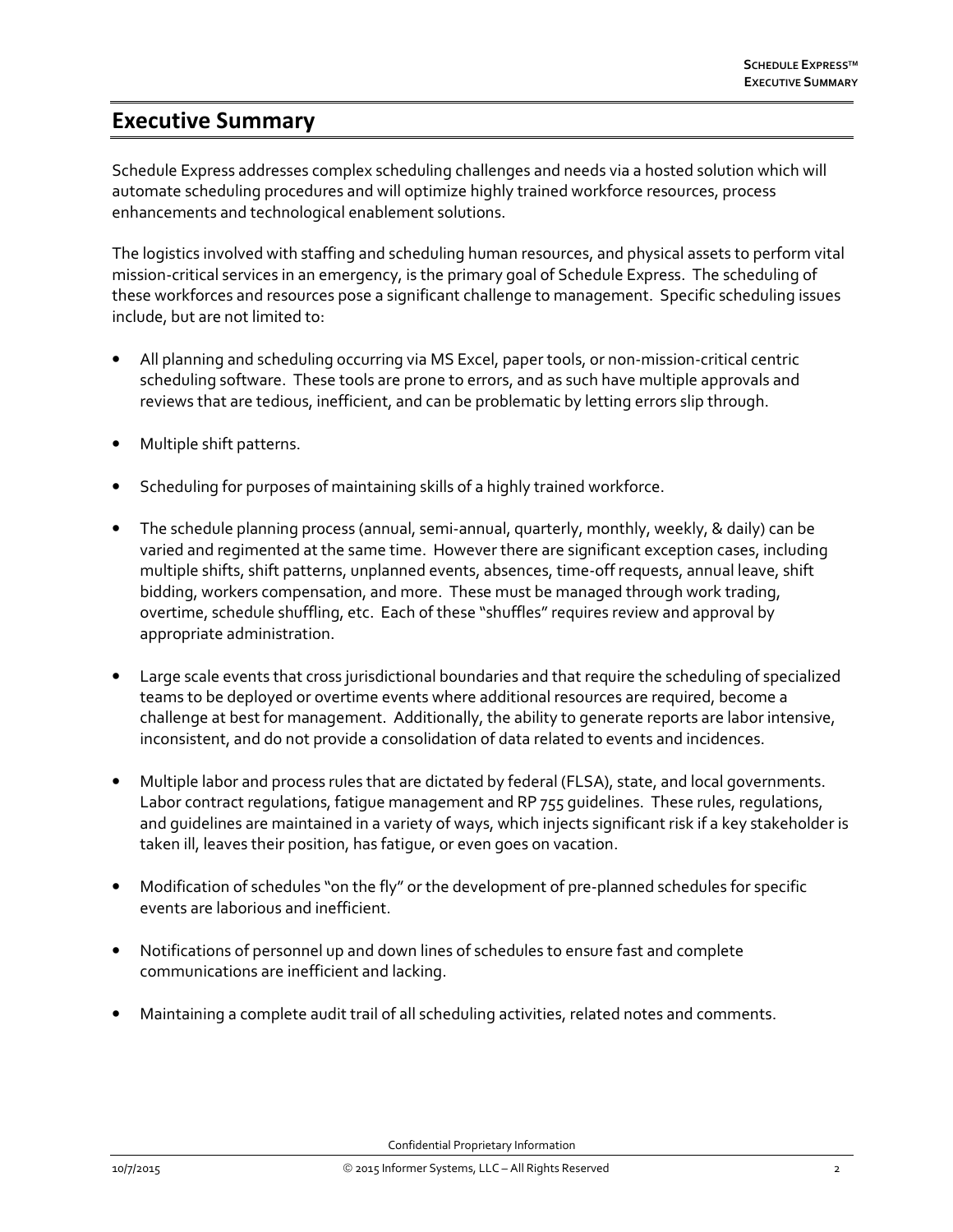# Schedule Express Utilizes a SaaS Model

Schedule Express utilizes what is commonly known as Software as a Service or SaaS. SaaS is a hosted service that eliminates the need to install or maintain hardware or software at a customer's premise or location. It is a model of software deployment whereby a provider licenses an application to customers for use as a service on demand. It is a low-cost way for agencies to obtain rights to use software as needed versus licensing all client and/or server machines with applications. On-demand licensing enables the benefits of commercially licensed use without the associated complexity and initial high cost of infrastructure build-out and equipping every device with the application software.

## Key Characteristics of SaaS include:

- Network-based access to, and management of, commercially available software
- Activities managed from central locations rather than at each customer's site, enabling customers to access applications remotely via the web
- Centralized feature updating, which obviates the need for end-users to download patches and upgrades
- More feature requests from users since there is frequently no marginal cost for requesting new features
- Faster releases of new features since the entire community of users benefits from new functionality

#### Key Benefits of SaaS include:

- Saves Money
- Saves Time
- Focus Budgets on Competitive Advantage rather than Infrastructure
- Gain Immediate Access to Latest Innovations
- Increased Accessibility
- Pay as you go, predictable costs
- Flexibility and Scalability

Informer Systems hosts Schedule Express on its own web servers, thus virtually eliminating the need for any software maintenance, updates, or upgrades on customer's client or server machines. As a hosted solution the only requirement is a browser and access to the internet.

#### **Security**

Schedule Express uses 256 bit SSL data encryption beginning from the login screen and throughout the user's interaction with the application. The login is user name and password protected. After three incorrect password attempts the account becomes locked until the password is reset. All pages in Schedule Express are security checked before allowing access to the database. This means someone cannot just enter the URL address in a browser and gain access to the system. The database sits behind a firewall. The firewall will only accept http connections. Given that our database does not accept http connections (only our web servers do), it is impossible to make a direct connection to our database server

Confidential Proprietary Information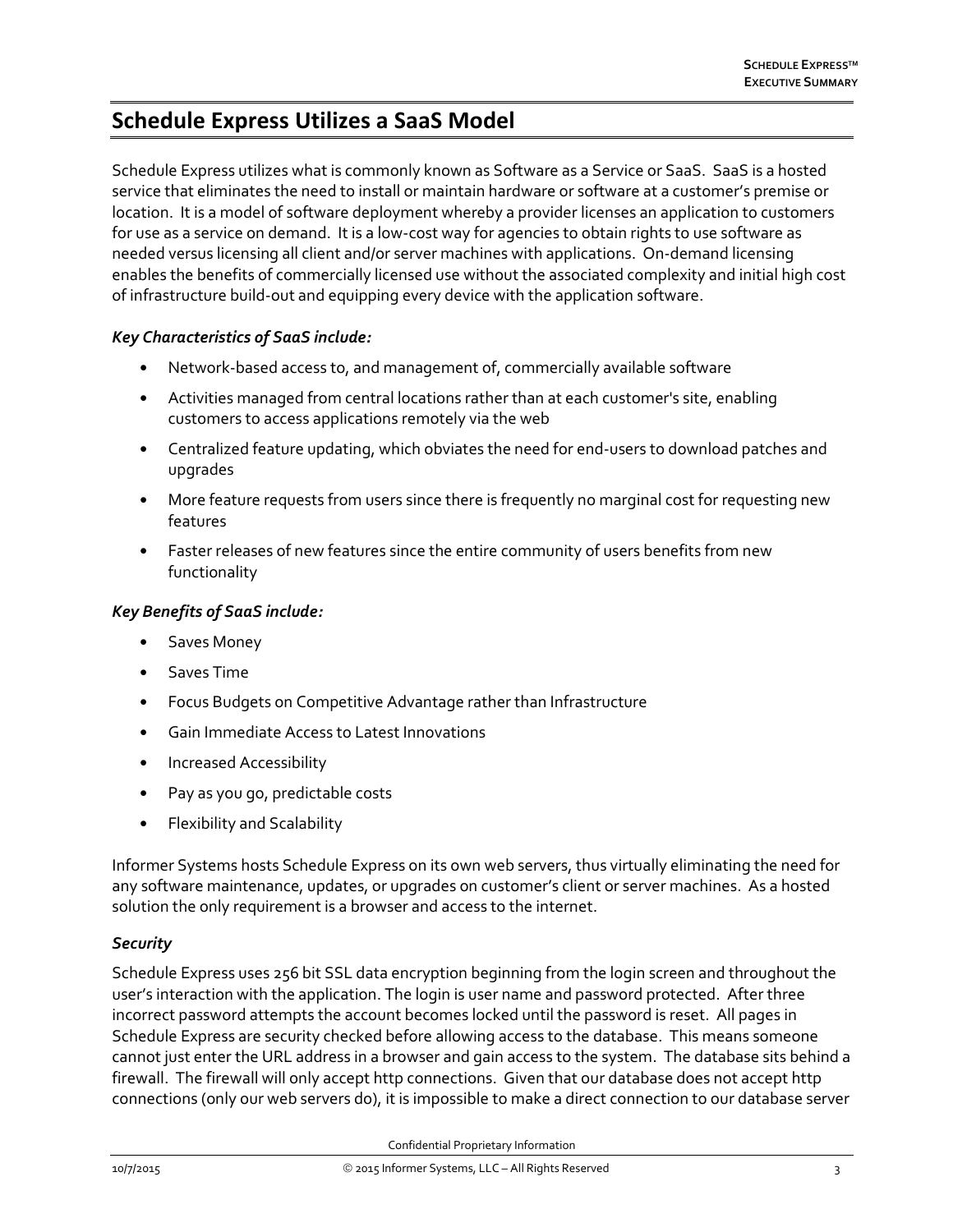from the outside world. In fact, only our http servers are connected to the internet through a load balancer and firewall, both of which filter the input requests. Schedule Express uses JBoss running on Redhat Linux for our application servers. This combination has an excellent record for stability and security.

Not once, since its launch in 2003, has Schedule Express experienced any unscheduled down time due to its multiple redundant hosting facilities. Additionally, given the tight security of the application with exception trapping there is virtually no way an outside user can gain unauthorized access to our servers and hack the system.

## Value Proposition

Informer Systems has been in the public safety and mission-critical management information service business for 34 years. We believe the Schedule Express SaaS model is the benchmark solution for agencies and organizations and will provide a substantial and measurable return on investment. As such Informer Systems proposes the implementation and deployment of Schedule Express which will automate the scheduling processes and incorporate current work rules and policies into an efficient system. Agencies considering Schedule Express should expect the following benefits:

- Flexible scheduling that will allow a master workforce scheduling management solution to be maintained with higher quality and less time spent than the current manual error-prone schedule creation process.
- Administrative scheduling time currently expended by supervisory and management personnel can be allocated to more critical needs such as handling and exception management. This will allow supervisors to spend more time supervising than scheduling.
- Because this is a highly secure internet-based SaaS model that does not require hardware or software to be installed or maintained, the department can focus on their core mission.
- Regulatory compliance such as RP 755 guidelines has always been a difficult issue to deal with for emergency response departments and mission-critical organizations due to the complex regulation, high amount of training required for each employee, fatigue management, rapid employee turnover, and numerous processing exceptions that occur on a daily basis. Since Schedule Express has codified these multifaceted regulatory rules into the service, the level of compliance by the agencies, departments, and organizations will be much improved.
- Event based scheduling of human resources and physical assets that can be pre-built and brought online within minutes.
- The department will have access to a verifiable and accurate audit trail that can be analyzed and maintained for years to come, promoting both workforce improvements and regulatory compliance.

## The following represent the scheduling goals of various agencies and organizations:

- Automate the absences, trades, and overtime request processes.
- Fatigue management through the RP 755 guidelines.
- Ability to create cohesive interconnected schedules for all shift patterns in the agency.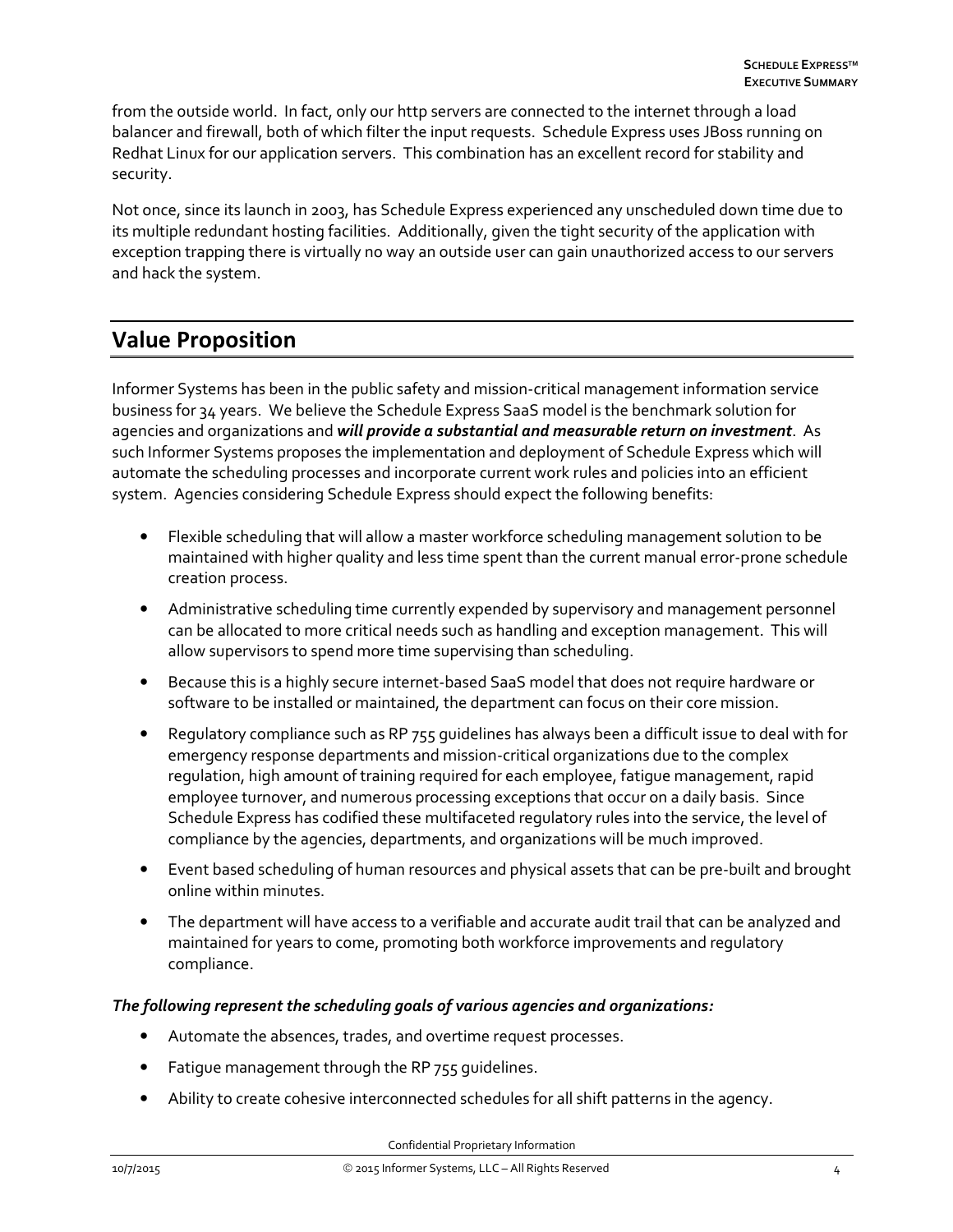- Maintain a consistent "look and feel" throughout schedules to retain familiarity across all levels of access thus reducing training time.
- Increase speed and efficiency when producing daily, weekly, monthly, quarterly, semi-annual, annual and event driven work schedules.
- Reduce errors inherent in the current and varied methods of the manual/paper system.
- Message notifications up and down the schedule lines to ensure prompt response and reply.
- Move the majority of tasks associated with scheduling away from building/checking, to exception handling.
- Capture and retain various request forms electronically and provide the ability to associate requests and variances with the schedule.
- Ensure a secure and reliable system that is available 24/7/365.
- Satisfy staffing requirements by hour, shift, and event.
- Manage overtime.
- Minimize impact with information technology (IT) departments.
- System flexibility that will enable easy scalability and modification in the future.

## From a process standpoint, the flow and elements involved in the scheduling effort can be depicted as follows:



In summary, current scheduling systems require that schedule creation be micromanaged across every level, AND from all departments from operator through management.

Confidential Proprietary Information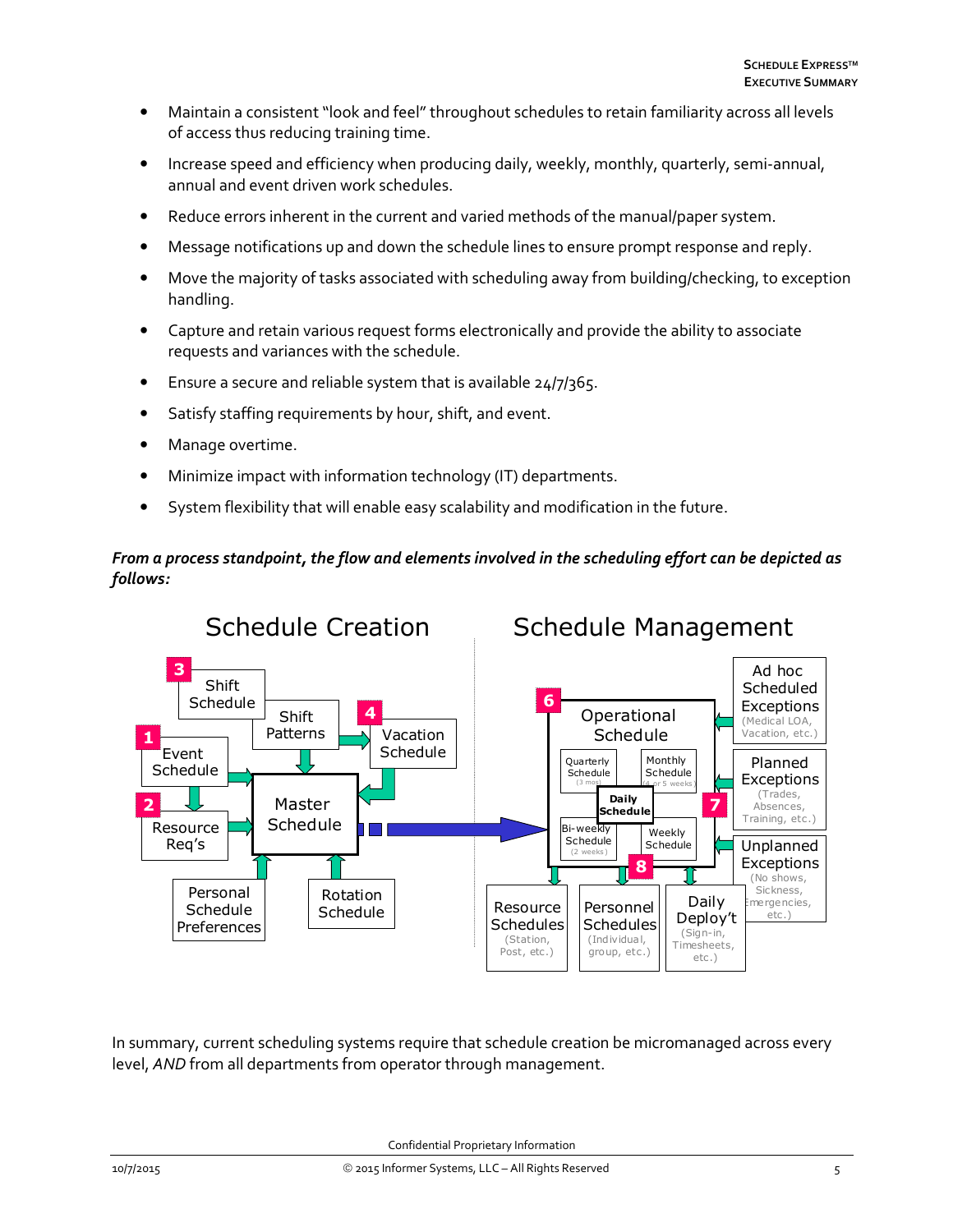### Schedule Express will include the ability to:

- Create, edit and view multiple schedules, multiple shift patterns, group schedules, pre-planned schedules, resource and location schedules, personnel preferences, and a master requirements schedule that captures minimum and maximum staffing requirements by role and job title.
- Easily build operational schedules that can be deployed to administrators, supervisors, operators, and other scheduled personnel.
- Track and maintain the daily schedule for an accurate log of activities and changes to the schedule.
- Effect trades, absences, vacations, overtime, training, and special assignments using existing rules and workflow.
- Manage fatigue through automation of RP 755 guidelines via rules, skill sets, and validations.
- Select overtime and vacations based on existing rules and workflow, taking into account seniority, and/or "rotation schedules".
- Create standard and exception reports for time management which can be used to interface into departments such as payroll and HR, and time keeper functions.
- Produce standard and exception reporting.

Schedule Express aggregates a master requirements schedule, personnel schedule preferences, rules and workflow definitions in order to automate the creation of daily schedules that conform to federal, state and local regulations. Additionally, best practices and chain-of-command processes are maintained, while reducing paper work and decreasing errors.

#### **Operations**

Management of the system is based on rules violations and exception handling. These exceptions include under and over staffed conditions, coverage plans, employee workhours rules violations, overtime



conditions, and more. If there are no listed exceptions, then the system will always provide a validated, legitimate schedule.

Master requirements schedules can be created on any level including monthly, quarterly, semi-annual, or an annual basis, and can be updated at any time. The master requirements schedule will be used to generate "exceptions" in understaffed and overstaffed conditions on a per job category basis.

Scheduling or supervisory personnel can automatically generate a monthly schedule that is based on personnel preferences and master requirements. This operational schedule can be modified at any time, with the same rules and exception engines triggering alerts. Thus management of the system is based on rules violations and exception handling.

Confidential Proprietary Information